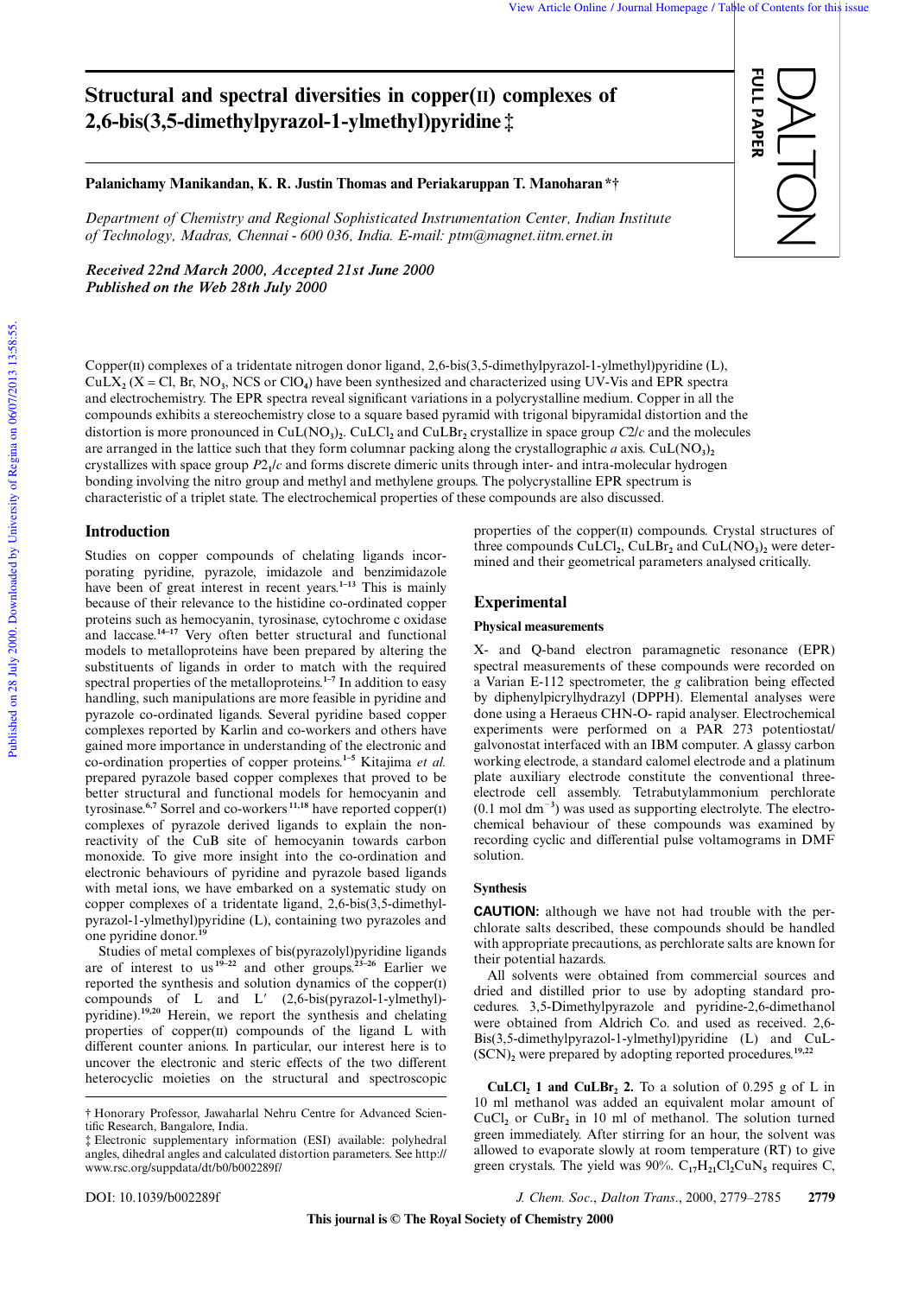47.50; H, 4.92; N, 16.29%. Found: C, 47.64; H, 5.01; N, 15.98%. C**17**H**21**Br**2**CuN**<sup>5</sup>** requires C, 39.36; H, 4.08; N, 13.5%. Found: C, 39.50; H, 3.98; N, 13.28%.

 $\text{CuL}(\text{NO}_3)$ <sub>2</sub> 3. To a solution of 0.188 g of  $\text{Cu}(\text{NO}_3)$ <sub>2</sub>·6H<sub>2</sub>O in 5 ml of methanol was added dropwise 0.295 g of L in 5 ml of methanol. The blue mixture was stirred for 30 minutes and then evaporated at room temperature to obtain 75% of product after recrystallization from methanol.  $C_{17}H_{21}CuN_7O_6$  requires C, 42.28; H, 4.38; N, 20.30%. Found: C, 42.60; H, 4.30; N, 20.15%.

**CuL(NCS)<sup>2</sup> 4.<sup>22</sup>** To a solution of 0.576 g of compound **3** in methanol (20 ml) was added 0.076 g of NH**4**NCS in 10 ml methanol with stirring. A green precipitate was formed. The mixture was allowed to stir for one hour to ensure complete conversion and filtered. The residue was washed with cold methanol–water (1:1) and recrystallized from acetonitrile. C**19**H**21**CuN**7**S**<sup>2</sup>** requires C, 48.03; H, 4.46; N, 20.64%. Found: C, 47.75; H, 4.55; N, 20.50%.

 $\text{CuL}(\text{ClO}_4)$ <sup>2</sup>**·H<sub>2</sub>O 5.** To a solution of 0.295 g of L in 5 ml of methanol was added 0.37 g of Cu(ClO**<sup>4</sup>** )**2** 6H**2**O dissolved in 5 ml of methanol with stirring. The reaction mixture immediately became dark blue. It was allowed to stir for an hour then the solvent was evaporated in vacuum. The resulting dark blue powder was recrystallized from methanol. Yield was 80%. C**17**H**23**Cl**2**CuN**5**O**<sup>9</sup>** requires C, 35.46; H, 4.03; N, 12.16%. Found: C, 36.01; H, 3.99; N, 12.23%.

#### **Crystal structure determination of compounds 1, 2 and 3**

Crystals of compounds **1**, **2** and **3** suitable for structure determination were mounted on a glass capillary using glue and transferred to an Enraf-Nonius CAD4 diffractometer. Unit cell dimensions were determined from 25 well centred reflections with  $12 < \theta < 15^{\circ}$ . Data were collected using monochromatized Mo-Kα (0.71073 Å) radiation and corrected for Lorentz and polarization effects. An absorption correction was applied using  $\psi$ -scan data. Details of the X-ray data collection and refinement are given in Table 1. The structures were solved by direct methods and subsequent Fourier difference techniques (SHELXS  $86^{27}$ ). Refinement on  $F^2$  was carried out by fullmatrix least-squares techniques (SHELXL 93 **<sup>28</sup>**). Even though most of the hydrogen atoms were located from the Fourier difference maps they were included in the refinement at calculated positions (C–H 0.96 Å) riding on their respective parent atoms. All non-hydrogen atoms were refined with anisotropic thermal parameters while the hydrogen atoms were refined with overall isotropic thermal parameters. Atom scattering factors were taken from ref. 29. Definition of the bond angles ( $\theta$ ) in CuLX<sub>2</sub> complexes is illustrated in Fig. 1. Selected bond lengths and angles are listed in Table 2.

CCDC reference number 186/2049.

See http://www.rsc.org/suppdata/dt/b0/b002289f/ for crystallographic files in .cif format.

## **Results and discussion**

## **Crystal structures**

The chloro and bromo compounds **1** and **2** are isomorphous and isostructural. They crystallize in space group *C*2/*c*. The copper and pyridine nitrogen atoms lie on a crystallographic twofold axis of rotation symmetry. The molecular structure of **1** is displayed in Fig. 2 as representative. In these compounds copper is five-co-ordinated with three nitrogens from the capping tridentate ligand L and two halide ions, Cl in **1** and Br in **2** (Cu–Cl 2.3418(11) and Cu–Br 2.5139(5) Å).**30,31** The geometry around copper can be best described as square pyramidal where the basal plane is formed by two nitrogens of pyrazolyl groups and two halide atoms (Cl in **1** and Br in **2**).

View Article Online

Table 1 Crystal data and refinement details for the  $CuLX_2$  compounds **1**, **2** and **3**

|                                                       | CuLCl, 1                | CuLBr, 2                | $CuL(NO3),$ 3          |
|-------------------------------------------------------|-------------------------|-------------------------|------------------------|
| Formula                                               | $C_{17}H_{21}Cl_2CuN_5$ | $C_{17}H_{21}Br_2CuN_5$ | $C_{17}H_{21}CuN_7O_6$ |
| Formula weight                                        | 429.84                  | 518.74                  | 482.95                 |
| Space group                                           | C2/c                    | C2/c                    | P2 <sub>1</sub> /c     |
| Crystal system                                        | Monoclinic              | Monoclinic              | Monoclinic             |
| T/K                                                   | 298                     | 298                     | 298                    |
| Z                                                     | 4                       | 4                       | $\overline{4}$         |
| alÅ                                                   | 7.911(3)                | 7.8585(11)              | 11.119(7)              |
| blÅ                                                   | 15.422(5)               | 15.843(8)               | 10.541(3)              |
| c/Å                                                   | 15.161(5)               | 15.4787(13)             | 17.650(4)              |
| $\beta$ /°                                            | 95.58(3)                | 97.401(9)               | 91.74(3)               |
| $V/\AA$ <sup>3</sup>                                  | 1840.8(11)              | 1911.1(10)              | 2067.7(14)             |
| Total reflections                                     | 1744                    | 1825                    | 3814                   |
| Unique reflections                                    | 1620                    | 1693                    | 3615                   |
|                                                       | 157                     | 115                     | 316                    |
|                                                       | 0.0314                  | 0.0304                  | 0.0511                 |
| $wR_r^2$ [ $I > 2\sigma(I)$ ]                         | 0.0870                  | 0.0768                  | 0.1433                 |
| No. of parameters<br>$R_{\rm F}$ [ $I > 2\sigma(I)$ ] |                         |                         |                        |



**Fig. 1** Definition of the angles  $(\theta)$  in CuLX<sub>2</sub> compounds.



**Fig. 2** Molecular structure and atom numbering scheme of CuLCl<sub>2</sub> **1**.

The pyridine nitrogen occupies the apical position in compound **1** at a rather long distance, 2.189(4) Å, and at 2.181(4) Å in **2**. The copper atoms are displaced from the basal plane in the direction of the Cu–N**pyridine** bond. The six-membered chelate ring  $N(1)C(1)C(6)N(4)N(2)Cu$  assumes a boat conformation. The interesting structural aspect of complexes **1** and **2** is their columnar packing leading to a quasi one dimensional chain. The rest of the arrays are dictated by crystal symmetry. The two neighbouring columns pack along the same direction but differ in the Cu– $N_{\text{pv}}$  orientation, being antiparallel to each other.

A perspective view of the compound  $\text{CuL}(\text{NO}_3)_2$  3 is shown in Fig. 3(a). The copper ion is five-co-ordinated with two pyrazolyl nitrogens, a pyridine nitrogen and one of the oxygens of the first nitrate group which constitute the basal plane, and the apical position is occupied by one of the oxygens of the second nitrate group. Thus the two nitrate groups function as monodentate ligands one with a short bond distance [Cu–O(1)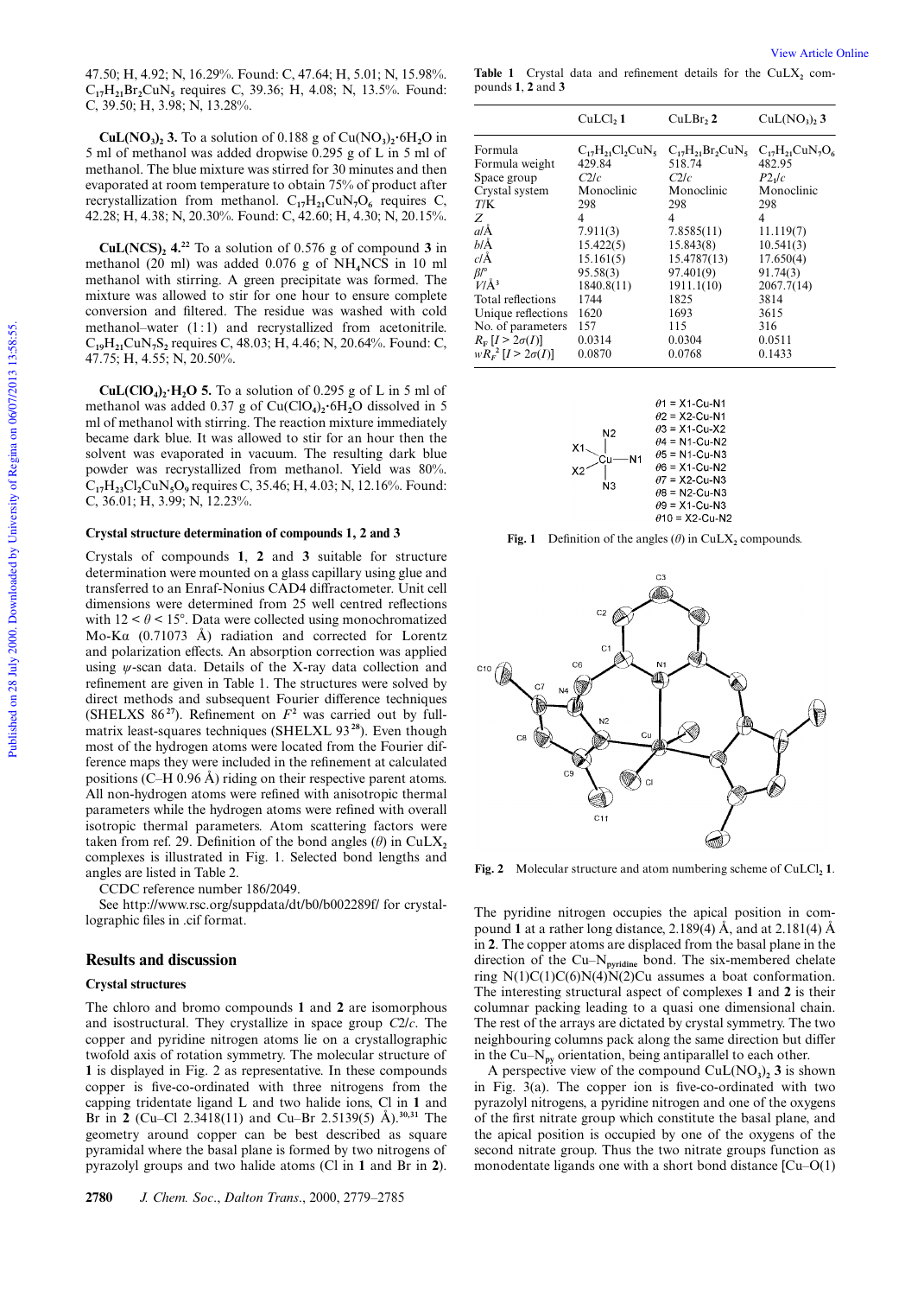**Table 2** Important bond distances  $(\hat{A})$  and angles  $(\hat{C})$  for the CuLX<sub>2</sub> compounds

|                                                                 | CuLCl, 1   | CuLBr, 2  | $CuL(NO3),$ 3 | $CuL(NCS)$ , $4^{22}$ |
|-----------------------------------------------------------------|------------|-----------|---------------|-----------------------|
| $Cu-X1$                                                         | 2.3418(11) | 2.5139(5) | 1.991(3)      | 1.997(4)              |
| $Cu-X2$                                                         | 2.3418(11) | 2.5139(5) | 2.294(4)      | 2.134(4)              |
| $Cu-N1$                                                         | 2.189(4)   | 2.181(4)  | 2.032(4)      | 2.070(3)              |
| $Cu-N2$                                                         | 1.985(3)   | 1.968(3)  | 2.019(4)      | 2.040(3)              |
| $Cu-N3$                                                         | 1.985(3)   | 1.968(3)  | 2.008(4)      | 2.039(3)              |
| $\theta_1$                                                      | 97.01(3)   | 96.81(2)  | 168.5(2)      | 153.74(14)            |
|                                                                 | 97.01(3)   | 96.81(2)  | 104.6(2)      | 106.40(13)            |
|                                                                 | 165.99(5)  | 166.38(3) | 86.84(14)     | 99.7(2)               |
| $\begin{array}{c} \theta_2 \\ \theta_3 \\ \theta_4 \end{array}$ | 92.18(7)   | 92.76(9)  | 88.0(2)       | 86.54(11)             |
|                                                                 | 92.18(7)   | 92.76(9)  | 90.0(2)       | 85.61(11)             |
| $\frac{\theta_5}{\theta_6}$                                     | 89.26(9)   | 89.21(9)  | 91.9(2)       | 87.51(14)             |
| $\theta_7$                                                      | 89.26(9)   | 89.21(9)  | 92.7(2)       | 93.24(13)             |
| $\theta_8$                                                      | 175.6(2)   | 174.5(2)  | 174.7(2)      | 169.10(12)            |
| $\theta_9$                                                      | 90.21(9)   | 90.14(9)  | 89.0(2)       | 96.23(14)             |
| $\theta_{10}$                                                   | 90.21(9)   | 90.14(9)  | 92.5(2)       | 96.22(13)             |
| Δ                                                               | 0.865      | 0.889     | 0.921         | 0.706                 |
| $\tau$                                                          | 0.161      | 0.135     | 0.103         | 0.256                 |



**Fig. 3** (a) Molecular structure and atom numbering scheme of CuL(NO**<sup>3</sup>** )**<sup>2</sup> 3**. (b) Intra- and inter-molecular hydrogen bonding in **3**.

1.991(3) Å] and another with a significantly long bond distance  $[Cu-O(2) 2.294(4)$  Å]. The bond angle between the two coordinating oxygen atoms is  $86.84(14)^\circ$ . It is interesting that the basal plane consisting of  $N(1)$ ,  $N(2)$ ,  $N(3)$  and  $O(1)$  deviates significantly from planarity. The copper ion is raised 0.146 Å from the  $N(1)N(2)N(3)O(1)$  plane towards the apical nitrate oxygen. The dihedral angle between the basal plane and pyridine planes is  $14.02(2)^\circ$ . The six membered chelate rings adopt boat conformations. Analysis of the molecular packing of the complex indicates interesting  $C-H \cdots O$  type intra- and inter-molecular hydrogen bonds between the oxygen atoms of the nitrato groups and the hydrogen atoms of the methyl and methylene groups. Oxygen atoms of the nitrato group at the equatorial position form intramolecular hydrogen bonding with the two proximal methyl groups. The oxygens of the nitrato group in apical position are involved in intramolecular hydrogen bonding with one of the proximal methyl and methylene groups and intermolecular hydrogen bonding with one of the methylene groups of the next monomer. In total, there exist three intramolecular bifurcated hydrogen bonds of the type  $C-H \cdots O$  with bond distances and angles within the acceptable range (see Table 3 and Fig. 3b).**<sup>32</sup>** Thus the molecules aggregate as dimers in the crystal, formally linked by hydrogen bonds. The methylene hydrogen H6B is involved in bifurcated hydrogen bonding with the nitrato group of the adjacent molecule derived by the symmetry transformation  $2 - x$ ,  $-y$ ,  $-z$ . The copper–copper distance in this direction is 8.583 Å.

# Comparison of compounds  $\text{CuLX}_2$  (X = Cl, Br, NO<sub>3</sub> or SCN<sup>22</sup>)

The most striking difference among the  $CuLX_2$  compounds is the change in arrangement of the ligand around the metal centre that has occurred upon altering the exogenous monodentate ligands. In **1** and **2** the basal plane is constructed from two pyrazolyl donors of the ligand and two halide ions whereas in **3** and **4** this plane is composed of all the three N-donors of the ligand and one exogenous monodentate ligand. Even though the ligand in all the compounds co-ordinates in a *mer* conformation with two pyrazolyl groups in *trans* positions, the relative positions of the pyrazole and pyridine units with respect to the metal are also changed. In **1** and **2** pyridine occupies the apical position while in **3** and **4** it has moved to the equatorial position. These dissimilarities in spatial arrangements around copper arise as a result of the electronic and steric effects of the monodentate exogenous ligands. Apart from the different spatial configurations of the ligand donors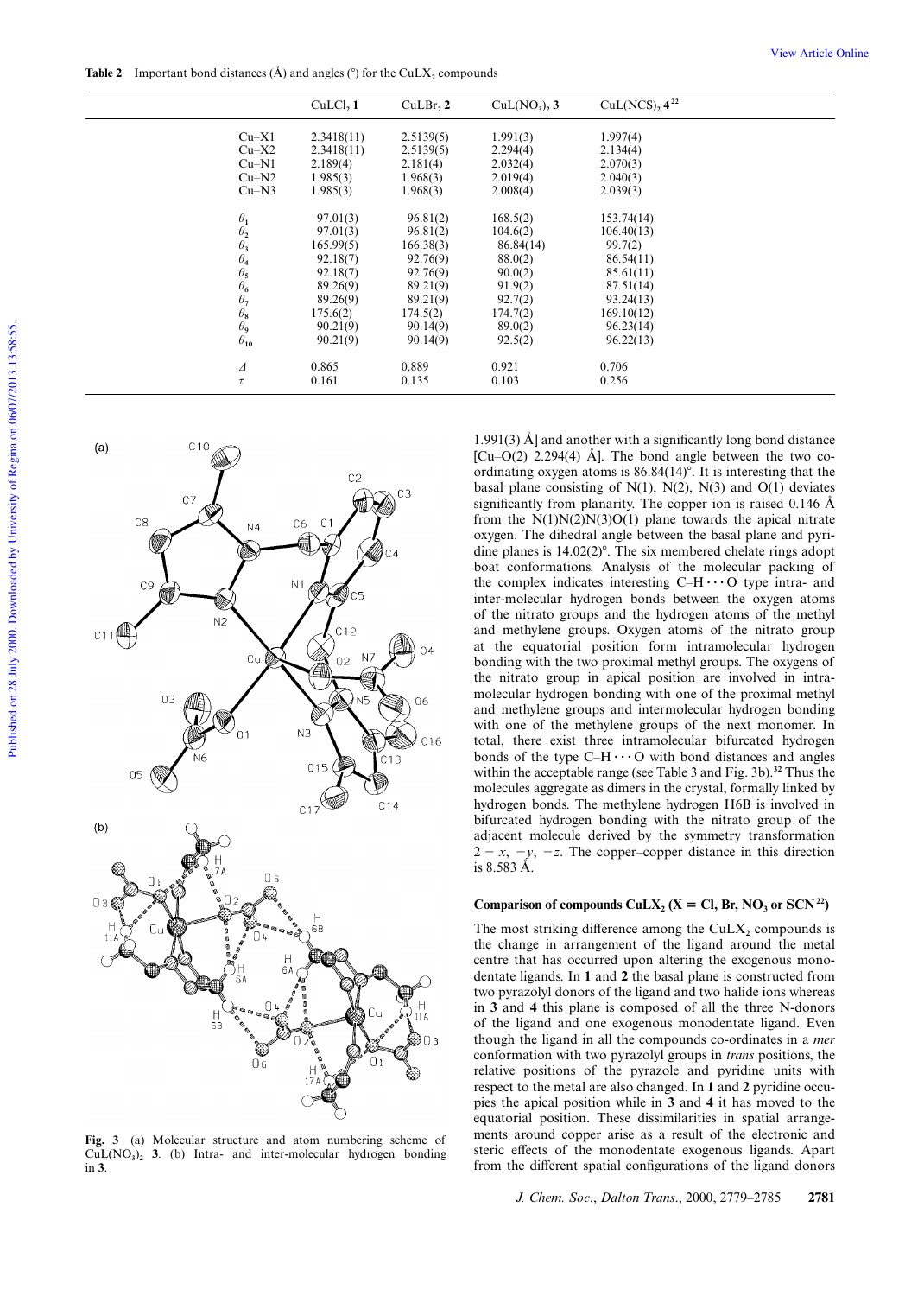**Table 3** Possible hydrogen-bonding interactions in compound CuL(NO<sub>3</sub>)<sub>2</sub> 3 (distances in Å, angles in  $\degree$ )

|                                                                                                                                                              | Donor $(D)$ | Н      | Acceptor $(A)$       | $D-H$  | $H \cdots A$ | $D \cdots A$ | $D-H \cdots A$ |  |
|--------------------------------------------------------------------------------------------------------------------------------------------------------------|-------------|--------|----------------------|--------|--------------|--------------|----------------|--|
|                                                                                                                                                              | C(6)        | H(6A)  | O(2)                 | 0.9700 | 2.3887       | 3.1726       | 137.54         |  |
|                                                                                                                                                              | C(6)        | H(6A)  | O(4)                 | 0.9700 | 2.5923       | 3.3418       | 134.21         |  |
|                                                                                                                                                              | C(6)        | H(6B)  | $O(4^I)$             | 0.9700 | 2.5783       | 3.3340       | 134.85         |  |
|                                                                                                                                                              | C(6)        | H(6B)  | $O(6^I)$             | 0.9700 | 2.4530       | 3.3847       | 160.95         |  |
|                                                                                                                                                              | C(11)       | H(11A) | O(1)                 | 0.9600 | 2.2764       | 3.0663       | 139.00         |  |
|                                                                                                                                                              | C(11)       | H(11A) | O(3)                 | 0.9600 | 2.4334       | 3.3093       | 151.58         |  |
|                                                                                                                                                              | C(12)       | H(12A) | $O(5^{\text{II}})$   | 0.9700 | 2.5693       | 3.1356       | 117.34         |  |
|                                                                                                                                                              | C(17)       | H(17A) | O(1)                 | 0.9600 | 2.4856       | 3.1764       | 128.79         |  |
|                                                                                                                                                              | C(17)       | H(17A) | O(2)                 | 0.9600 | 2.4706       | 3.1836       | 130.97         |  |
|                                                                                                                                                              | C(17)       | H(17C) | O(4 <sup>III</sup> ) | 0.9601 | 2.5862       | 3.3186       | 133.26         |  |
| Symmetry transformations: $I2 - x$ , $-y$ , $-z$ ; $II1 - x$ , $-\frac{1}{2} + y$ , $\frac{1}{2} - z$ ; $III2 - x$ , $\frac{1}{2} + y$ , $\frac{1}{2} - z$ . |             |        |                      |        |              |              |                |  |

and exogenous monodentate ligands around the copper atom, changes have also taken place in co-ordination distances as well. The copper to pyridine co-ordination bond distance (Cu–N(1)) is longer (2.189(4) Å and 2.181(4) Å) in **1** and **2** than in **3** (2.032(4) Å) and **4** (2.070(3) Å). Thus the four compounds can be divided into two categories. The two pyrazole to copper distances (Cu–N(2,3) increase on moving from **1** to **4** by approximately 0.06 Å whereas, the pyrazole–copper–pyrazole angle  $(\theta_8)$  decreases by nearly 7.5°. As the copper to axial ligand distance increases (in the order  $4 < 2 < 1 < 3$ ) the displacement of the copper from the mean basal plane decreases (in the order  $3 < 2 < 1 < 4$ ).

We have calculated the dihedral angles between the polyhedral faces and the parameters  $\Delta$  and  $\tau$  by following the methods described by Meutterties and Guggenberger **<sup>33</sup>** and Addison *et al*.<sup>34</sup> The parameters  $\Delta$  and  $\tau$  describe the amount of deviation from trigonal bipyramidal geometry and trigonality respectively. For the regular square pyramidal structures the trigonality parameter  $\tau$  will be zero, and it increases to 1.0 as the trigonal bipyramidal distortion increases. Similarly, ∆ is zero for trigonal bipyramidal compounds and increases to 1.0 for square pyramidal (*SPY*) geometry. The calculated dihedral angles  $\varDelta$  and  $\tau$  for the CuLX<sub>2</sub> compounds and related bis(pyrazole) ligand compounds are listed in Table 2. Among the four compounds considered in this study, **4** possesses a low ∆ and high  $\tau$  value. In the *SPY* extreme the nitrate derivative 3 possesses high  $\Delta$  and low  $\tau$  values. The variation of the  $\Delta$  value for the compounds reported here is in the range 0.706–0.921 and  $\tau$  is 0.103–0.256. The changes in  $\Delta$  and  $\tau$  values are 0.215 and 0.153. These observations suggest that all the compounds can be described as square pyramidal with varied degrees of trigonal bipyramidal distortion. The magnitude of ∆ observed is in the order  $3 > 2 > 1 > 4$  and the reverse order is true for the variation in  $\tau$  parameter. This indicates that compound **4** possesses more trigonal distortion in the series.

#### **Spectroscopy**

**Infrared and UV-Vis.** In the IR spectra the C–N stretching vibrations of the pyrazolyl and pyridine groups of the compounds show small shifts ( $\approx$ 5–10 cm<sup>-1</sup>) from those of the "free" ligand due to their involvement in co-ordination. Compound **4** displays additional strong features at  $ca$ . 2060 cm<sup>-1</sup> arising from the N-co-ordinated thiocyanate groups. Compound **5** shows broad absorption at  $3500 \text{ cm}^{-1}$  due to the presence of water. Bands due to the perchlorate ions are also noted in the spectra of **3**, however no information could be extracted from IR on their mode of attachment. For the co-ordinated  $NO<sub>3</sub>$ <sup>-</sup> group bands are seen at 1290, 1395 and 1471 cm<sup>-1</sup>.

The optical spectra of the complexes are dominated by characteristic charge transfer bands in the near-UV region (Table 4). Besides the intense intraligand absorptions below 230 nm, associated with pyridine and pyrazole  $\pi-\pi^*$  transitions, the spectra of the copper $(II)$  compounds display two bands

**Table 4** Electronic spectral data for the CuLX<sub>2</sub> compounds  $1-5$  in methanol (absorption coefficient in parentheses)

| Compound |                                                                                                                                             | d-d band $(cm-1)$                                                   | $LMCT$ (cm <sup>-1</sup> )                                                                                                                         |  |  |
|----------|---------------------------------------------------------------------------------------------------------------------------------------------|---------------------------------------------------------------------|----------------------------------------------------------------------------------------------------------------------------------------------------|--|--|
| 1        | CuLCl <sub>2</sub><br>2 $\text{CuLBr}_2$<br>3 $\text{CuL}(\text{NO}_3)$ ,<br>4 $\text{CuL}(\text{SCN})_2$<br>5 $\text{CuL}(\text{ClO}_4)$ , | 13,899(90)<br>13,699(115)<br>15,625(80)<br>13,831(85)<br>14,493(55) | 29,851 (sh); 38,462 (6785)<br>27,397 (sh); 38,462 (5990)<br>30,769 (sh); 38,462 (6580)<br>24,570 (1103); 38,462 (sh)<br>29,412 (sh); 36,462 (6730) |  |  |

near 38,462 and 29,412 cm<sup>-1</sup> which can be attributed to  $π$ (pyrazole)  $\longrightarrow$  Cu<sup>II</sup> and  $\pi$ (pyridine)  $\longrightarrow$  Cu<sup>II</sup> LMCT transitions.<sup>35</sup> The thiocyanate compound (**4**) shows an additional intense band at  $24,570 \text{ cm}^{-1}$  arising from thiocyanate to copper charge transfer. All compounds exhibit a single unsymmetrical broad d-d band between 15,625 and 13,699 cm<sup>-1</sup> indicating distorted square pyramidal structures.**35,36** For various anions the energy of the d–d transition increases in the order Br- <  $NCS^{-} \approx CI^{-} < CIO_4^{-} < NO_3^{-}$ . This suggests that the structure of the nitrate compound (**3**) is mainly square planar with weak axial interaction from oxygen of the other nitrate ion which is in line with the crystal structure determination (see below). Theories on the intensity of ligand field absorption bands predict that the intensity of the d–d transition increases as the symmetry of the ligand field decreases, since d–d transitions become allowed as electric dipole transitions.**37** A close inspection of Table 4 indicates that the intensities increase in the order **5** < **4** < **3** < **1** < **2** suggesting more trigonal distortion for the halide compounds (**1** and **2**) at least in solution. Hence, the ordering of the intensities and of the d–d energies is internally consistent. In addition, it is remarkable that the structural identity of the compound ion includes the anions even in solutions.

**Electron paramagnetic resonance.** *Polycrystalline spectra.* X-Band ( $\approx$ 9.4 GHz) EPR spectra of polycrystalline samples of compounds **1** and **2** at room temperature are orthorhombic in nature. The observed *g* values are  $g_1 = 2.246$ ,  $g_2 = 2.094$ ,  $g_3 = 2.027$  and  $g_1 = 2.222$ ,  $g_2 = 2.114$ ,  $g_3 = 2.039$  for CuLCl<sub>2</sub> and CuLBr**<sup>2</sup>** respectively. The large anisotropy in these values is indicative of a geometry distorted from the regular square pyramid for the  $CuN<sub>3</sub>X<sub>2</sub>$  polyhedra in the solid state.<sup>35,36</sup> Similar observations have been made earlier for copper(II) compounds derived from the more rigid terpyridine ligand.**23,38** Substantial differences especially in the *g* values of compounds **1** and **2** arise from the enormously different 'spin–orbit coupling' constants of the halide ligands.**<sup>39</sup>** Variable temperature X-band EPR spectra were measured for these complexes in the temperature range 20–300 K on polycrystalline samples. They reveal, more or less, the same rhombicity throughout the temperature range with no change in the *g* values.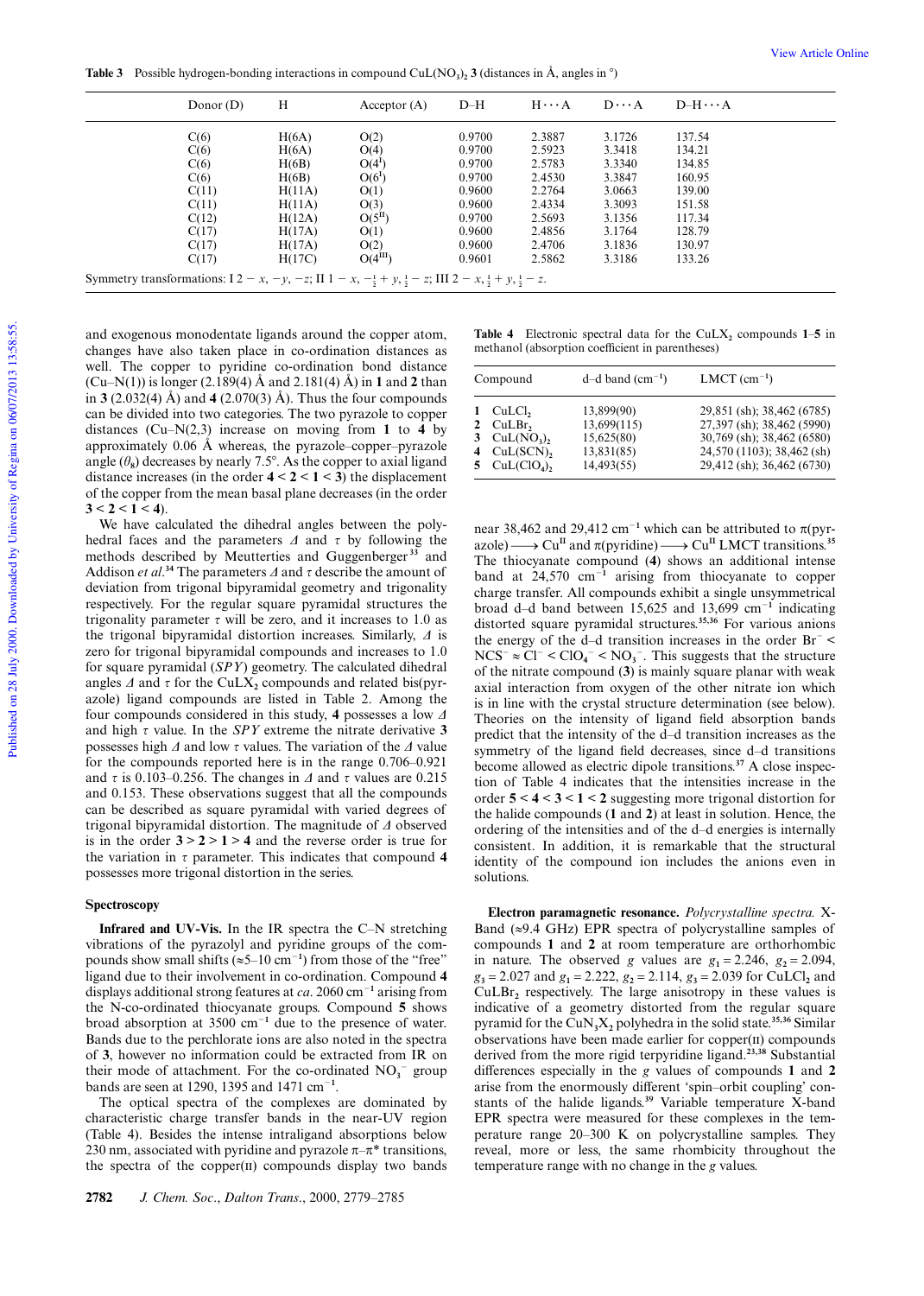| Compound                                                                                                            | Medium                | $g_{\text{av}}$ , $g_{\text{iso}}$ | $a_{\rm iso}$                   | $g_1, g_1$ | g <sub>2</sub>                  | $g_3, g_{\parallel}$ | $A_{\parallel}^{\text{Cu}}/$<br>$10^{-4}$ cm <sup>-1</sup> | $A_{\perp}^{\mathbf{N}}$ /<br>$10^{-4}$ cm <sup>-1</sup> | G    | $g_{\parallel}A_{\parallel}^{-1}$ /<br>cm |
|---------------------------------------------------------------------------------------------------------------------|-----------------------|------------------------------------|---------------------------------|------------|---------------------------------|----------------------|------------------------------------------------------------|----------------------------------------------------------|------|-------------------------------------------|
| $CuLCl$ ,                                                                                                           | Powder, RT            | 2.125                              |                                 | 2.027      | 2.093                           | 2.254                |                                                            |                                                          |      |                                           |
|                                                                                                                     | Powder, LNT           | 2.124                              |                                 | 2.027      | 2.092                           | 2.252                |                                                            |                                                          |      |                                           |
|                                                                                                                     | Methanol solution     | 2.140                              | 60                              | 2.060      |                                 | 2.299                | 170.6                                                      | 14.42                                                    | 4.98 | 134.8                                     |
| CuLBr,                                                                                                              | Powder, RT            | 2.120                              | $\overbrace{\phantom{12333}}$   | 2.039      | 2.093                           | 2.227                |                                                            |                                                          | --   |                                           |
|                                                                                                                     | Powder, LNT           | 2.127                              |                                 | 2.041      | 2.105                           | 2.236                | -                                                          |                                                          |      |                                           |
|                                                                                                                     | Acetonitrile solution |                                    | 62                              | 2.062      |                                 | 2.299                | 169.5                                                      | 14.43                                                    | 4.82 | 135.6                                     |
| $CuL(NO3)$ ,                                                                                                        | Powder, RT            |                                    | $\overbrace{\qquad \qquad }^{}$ | 2.072      |                                 | a                    |                                                            |                                                          |      |                                           |
|                                                                                                                     | Powder, LNT           |                                    |                                 | 2.067      | $\overbrace{\qquad \qquad }^{}$ | a                    | -                                                          |                                                          |      |                                           |
|                                                                                                                     | Methanol solution     | 2.136                              | 63                              | 2.060      |                                 | 2.287                | 176.06                                                     | 14.42                                                    | 4.78 | 129.9                                     |
| CuL(NCS),                                                                                                           | Powder, RT            | 2.144                              | $\overbrace{\qquad \qquad }^{}$ | 2.087      |                                 | 2.258                |                                                            |                                                          |      |                                           |
|                                                                                                                     | Powder, LNT           | 2.143                              | $\overbrace{\qquad \qquad }^{}$ | 2.085      |                                 | 2.258                |                                                            |                                                          | --   |                                           |
|                                                                                                                     | Methanol solution     |                                    |                                 | 2.097      |                                 | a                    | $\boldsymbol{a}$                                           | 14.05                                                    |      |                                           |
| CuL(CIO <sub>4</sub> ),                                                                                             | Powder, RT            | 2.117                              |                                 | 2.056      |                                 | 2.239                |                                                            |                                                          | _    |                                           |
|                                                                                                                     | Powder, LNT           |                                    |                                 | 2.061      | -                               |                      |                                                            |                                                          |      |                                           |
|                                                                                                                     | Methanol solution     | 2.129                              | 62                              | 2.064      |                                 | 2.293                | 172.5                                                      | 14.44                                                    | 4.58 | 132.9                                     |
| $a_{\rm iso}$ = Isotropic hyperfine coupling constant. " Precise value could not be obtained because of broadening. |                       |                                    |                                 |            |                                 |                      |                                                            |                                                          |      |                                           |



**Fig. 4** X-Band polycrystalline EPR spectra of compound **3** at RT (a) and  $77$  K (b). The Q-band EPR at RT (d) with simulation (c) is also shown.

The dimeric nature of compound **3** is supported by EPR results. The X-band polycrystalline EPR spectrum exhibits axial symmetry with broad  $g_{\perp}$  signal ( $\Delta B_{\text{pp}} = 80 \text{ G}$ ) and poorly resolved  $g_{\parallel}$  component at RT (Fig. 4). When the sample is cooled to 77 K the pattern remains the same except that the *g*<sub>⊥</sub> signal is narrowed considerably ( $\Delta B_{\text{pp}}$  = 63 G) possibly due to exchange interaction. The exchange interaction, if any, should be between the copper centres of the hydrogen bonded dimeric unit. This is brought out by Q-band EPR studies. The Q-band spectrum of the above sample at RT not only clearly separates the signals of different *g* values but also shows a broad doublet on the  $g_{\parallel}$  line and a distinct doublet in the *g*⊥ region as shown in Fig. 4. These doublets are attributed to zero-field splitting arising out of a triplet state. This triplet state Q-band EPR spectrum was simulated using a program GNDIMER written by Smith and Pilbrow employing the Hamiltonian**40** (1). The zero-field splitting term (*D*) was calcu-

$$
H = \beta H \cdot g \cdot S + D[S_z^2 - \frac{1}{3}S(S+1)] \tag{1}
$$

lated as the distance between the interacting centres. The dipolar component can be calculated using the formula **<sup>41</sup>** (2).

$$
D^{\text{dipole}} = 0.433 g_z^2 / r^3 \, (\text{cm}^{-1}) \tag{2}
$$

The spin-Hamiltonian parameters used for simulation were  $g_{\perp} = 2.0558$ ,  $g_{\parallel} = 2.2805$  and  $r = 7.6$  Å  $(D^{\text{dipole}} = 0.0051$  cm<sup>-1</sup>). The crystal structure indicates the shortest  $Cu \cdots Cu$  distance in this hydrogen bonded dimer is 8.583 Å. Further, the two adjacent molecules are linked by hydrogen bonds forming an exchange coupled dimer. Hence, the multiple hydrogen bond linkage between the two  $Cu<sup>H</sup>$  of this complex in the solid state provides an efficient super exchange pathway as shown in Fig. 3(b) and as revealed by the triplet state EPR spectrum measured at Q-band frequency (Fig. 4). A detailed temperature dependent magnetic study of this interesting compound is in progress.

The X-band polycrystalline EPR spectra of compound **4** are essentially broad and asymmetric both at RT and LNT (liquid nitrogen temperature). The tailing in the low field region must be due to an unresolved  $A_{\parallel}$  component that may be manifested clearly on dilution. The observed EPR parameters are given in Table 5. For all the complexes with nitrogen, oxygen or halogen co-ordination, the presence of the lowest '*g*' value greater than 2.025 is consistent with a geometry closer to a square pyramid and the unpaired electron located essentially in  $d_{x^2-y^2}$  based molecular orbitals.**<sup>36</sup>**

*Liquid solution and frozen glass spectra.* The X-band EPR spectra of all the complexes reveal perturbations in solutions although the variation is very significant in a polycrystalline medium. All complexes exhibit an isotropic signal with hyperfine splitting due to copper ion in free solution at RT and frozen solutions exhibit axial spectra (Fig. 5). All the complexes display superhyperfine splitting due to three co-ordinated nitrogens in the  $g_{\perp}$  region though in the case of CuL(NCS)<sub>2</sub> and CuL(ClO<sub>4</sub>)<sub>2</sub>·H<sub>2</sub>O it is not manifested strongly. The frozen solution X-band EPR spectrum of complex **3** exhibits an axial character possessing  $g_{\parallel} = 2.287$ ,  $g_{\perp} = 2.060$  and  $A_{\parallel}^{\text{Cu}} =$  $176.06 \times 10^{-4}$  cm<sup>-1</sup> and  $A_{\perp}^{N} = 14.42 \times 10^{-4}$  cm<sup>-1</sup>. Hence, the complex behaves only as a monomer in solution, but as a dimer in the crystal exhibiting weak exchange coupling mediated by hydrogen bonds.

An increase in  $A_{\parallel}$  value on going from the chloro to the nitrate complex further reinforces the idea of weak axial ligation of the nitrate group in **3**. As the signals are broad for **3** its precise  $A_{\parallel}$  value could not be calculated. The *G* values <sup>36</sup> for the solution spectra are found to be greater than 4.0 which indicates that the complexes are ionic. Partial dissociation of the complexes in solution leading to the formation of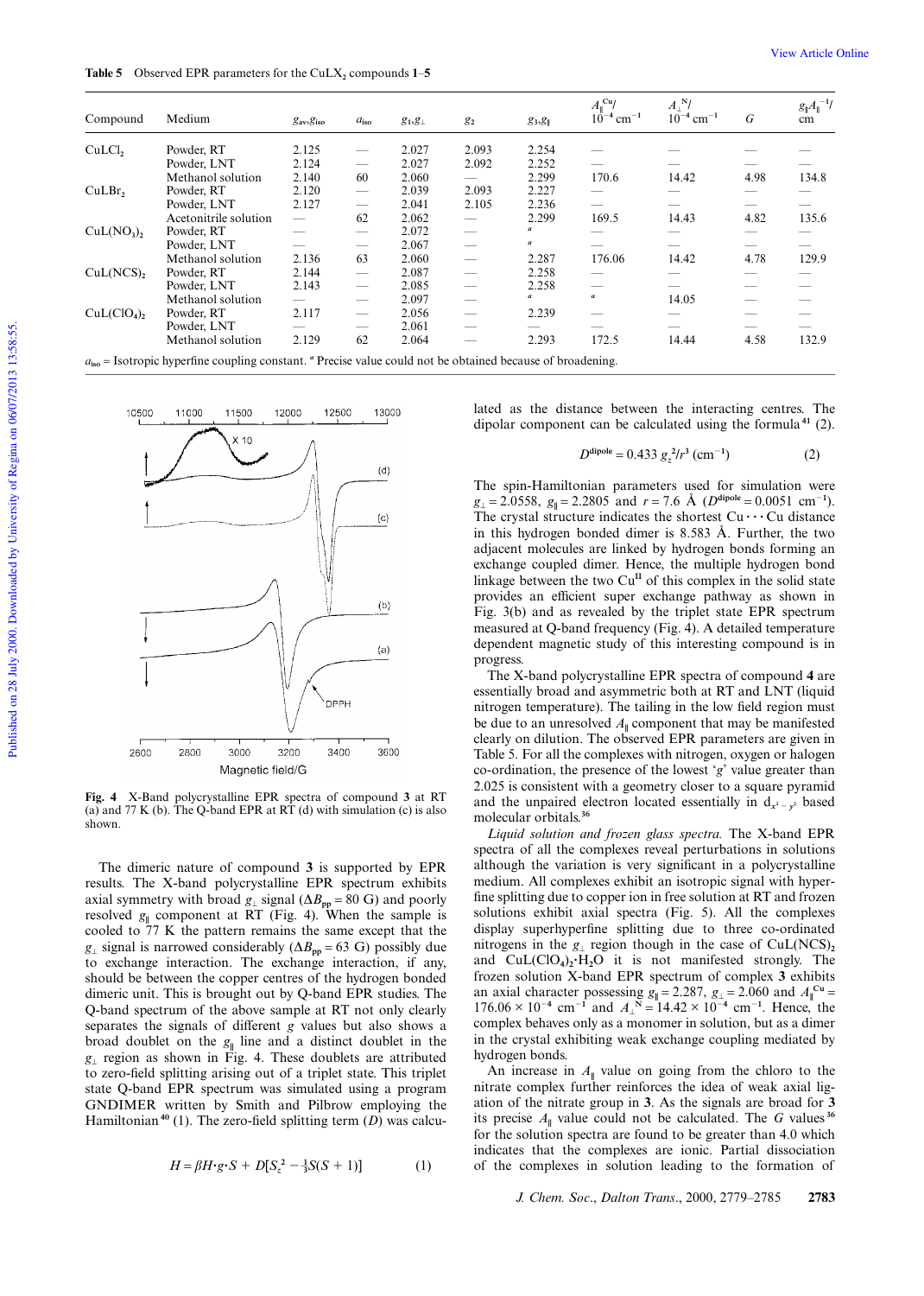| Compound                                                                    | $E_{\rm pc}$ <sup>a</sup> /V                             | $E_{\rm{pa}}^{\ \ a}/V$                   | $E_{1/2} = \frac{1}{2}(E_{pa} + E_{pc})^{\alpha}/mV$ | $\Delta E_{\rm p} = E_{\rm pa} - E_{\rm pc}^{\text{a}} / V$ | $E_p^{\ b}/V$                                                 |  |
|-----------------------------------------------------------------------------|----------------------------------------------------------|-------------------------------------------|------------------------------------------------------|-------------------------------------------------------------|---------------------------------------------------------------|--|
| $CuLCl$ ,<br>CuLBr,<br>$CuL(NO3)$ ,<br>CuL(SCN),<br>CuL(CIO <sub>4</sub> ), | $-0.118$<br>$-0.114$<br>$-0.182$<br>$-0.174$<br>$-0.160$ | 0.024<br>$-0.082$<br>$-0.072$<br>$-0.056$ | $-0.045$<br>$-0.132$<br>$-0.123$<br>$-0.108$         | $\mathfrak{c}$<br>138<br>100<br>102<br>104                  | $-0.0637$<br>$-0.0282$<br>$-0.1130$<br>$-0.1046$<br>$-0.0928$ |  |

*a* Data from cyclic voltammetry, scan rate 50 mV s<sup>-1</sup>, 10<sup>-3</sup> M sample dissolved in DMF, 10<sup>-1</sup> M NBu<sub>4</sub>ClO<sub>4</sub> as electrolyte. *b* Data from differential pulse voltammetry. Pulse width 0.5 mV, scan range 1 mV s<sup>-1</sup>. <sup>c</sup> Irreversible.



**Fig. 5** X-Band EPR spectra (a)–(e) of compounds **1**–**5** respectively in methanol solution at 77 K.

solvated ionic complexes is also evident from the close resemblance of the spectra in solution. The quotient  $g_{\parallel}/A_{\parallel}$  is proposed as a measure of tetrahedral distortion in tetragonal complexes.**<sup>42</sup>** For square planar structures the values occur in the range from 105 to 135 cm. This value increases significantly upon the introduction of a tetrahedral distortion in the co-ordination plane.

#### **Electrochemistry**

All the complexes undergo  $Cu^{II} \longrightarrow Cu^{I}$  reduction in the potential range  $-0.114$  to  $-0.182$  V (Table 6). Interestingly, the chloro complex CuLCl<sub>2</sub> does not display a  $Cu<sup>I</sup> \longrightarrow Cu<sup>II</sup>$ oxidation wave, suggesting that the copper(1) species generated is completely stable. The  $\Delta E_p$  value of the bromo complex is much higher than that observed for other complexes. In general, the  $\Delta E_p$  values of the complexes exceed the Nernstian value of 59 mV for a  $n = 1$  process, indicating that their redox changes involve structural reorganization.**<sup>43</sup>**

The following important features emerge from the analysis of the Cu<sup>II</sup>–Cu<sup>I</sup> redox process: (i) the  $E_{1/2}$  values of the complexes are in the order  $\text{CuLBr}_2 > \text{CuL}(\text{ClO}_4)_2 \cdot \text{H}_2\text{O} >$  $CuL(NCS)_{2}$  >  $CuL(NO_{3})_{2}$ , which obviously reflect the Lewis basicity of the monodentate ligands, *i.e*. co-ordination of the more basic nitrate ligand reduces the acidity of the copper(II) complex and makes the reduction harder; and (ii) a constant value of  $i_{\mathbf{P_c}}/i_{\mathbf{P_a}}$  close to 1.0 was observed for all the complexes except the chloro derivative at 50 mV  $s^{-1}$  scan rate and remained almost unchanged on increasing the scan rate. Also the  $\Delta E_p$  value increases progressively on increasing scan rate. These observations suggest that the Cu<sup>II</sup>–Cu<sup>I</sup> redox couple in the complexes is quasi-reversible. Greater irreversibility in

complexes **1** and **2** indicates that the expulsion of exogenous ligands, *i.e.* Cl (**1**) and Br (**2**), occurs during the reduction process.**<sup>43</sup>**

#### **Acknowledgements**

P. M. thanks the Council of Scientific and Industrial Research (CSIR), New Delhi, India for a fellowship. This work was financially supported by a CSIR grant awarded to P. T. M. Partial support of K. R. J. T. was received from the Young Scientist Scheme (SR/SY/C-11) of the DST, New Delhi.

#### **References**

- 1 R. A. Ghiladi, T. D. Ju, R. M. Kretzer, P. Moenne-Loccoz, A. S. Woods, R. J. Cotter and K. D. Karlin, *J. Inorg. Biochem.*, 1999, **74**, 140.
- 2 R. T. Jonas and T. D. P. Stack, *Inorg. Chem.*, 1998, **37**, 6615.
- 3 N. Wei, N. N. Murthy, Q. Chen, J. Zubieta and K. D. Karlin, *Inorg. Chem.*, 1994, **33**, 1953.
- 4 K. D. Karlin, R. W. Cruse, Y. Gultneh, A. Farooq, J. C. Hayes and J. Zubieta, *J. Am. Chem. Soc.*, 1987, **109**, 2668.
- 5 K. D. Karlin, M. S. Haka, R. W. Cruse and Y. Gultneh, *J. Am. Chem. Soc.*, 1985, **107**, 5828.
- 6 N. Kitajima, T. Koda, S. Hashimoto, T. Kitagawa and Y. Moro-oka, *J. Am. Chem. Soc.*, 1991, **113**, 5664.
- 7 N. Kitajima, K. Fujisawa, C. Fujimoto, Y. Moro-oka, S. Hashimoto, T. Kitagawa, K. Toriumi, K. Tatsumi and A. Nakamura, *J. Am. Chem. Soc.*, 1992, **114**, 1277.
- 8 S. C. Sheu, M.-J. Tien, M.-C. Cheng, T.-L. Ho, S. M. Peng and Y.-C. Lin, *J. Chem. Soc.*, *Dalton Trans.*, 1995, 3503.
- 9 C. F. Martens, A. P. H. J. Shenning, M. C. Feiters, H. W. Berens, J. G. M. Van der Linden, G. Admiraal, P. T. Beurskens, H. Kooijman, A. L. Spek and R. I. M. Nolte, *Inorg. Chem.*, 1995, **34**, 4735.
- 10 S. Chen, J. F. Richardson and R. M. Buchanan, *Inorg. Chem.*, 1994, **33**, 2376.
- 11 T. N. Sorrell and M. L. Garrity, *Inorg. Chem.*, 1991, **30**, 210.
- 12 L. Casella, O. Carugo, M. Gullotti, S. Doldi and M. Frassoni, *Inorg. Chem.*, 1996, **35**, 1101.
- 13 L. Casella, E. Monzani, M. Gullotti, F. Gliubich and L. De Gioia, *J. Chem. Soc.*, *Dalton Trans.*, 1994, 3203.
- 14 A. Volbeda and W. G. L. Hol, *J. Mol. Biol.*, 1989, **209**, 249.
- 15 E. I. Solomon, M. J. Baldwin and M. D. Lowery, *Chem. Rev.*, 1992, **92**, 521.
- 16 G. M. Brudvig, T. H. Stevens and S. I. Chan, *Biochemistry*, 1980, **19**, 5275.
- 17 C. T. Martin, R. H. Morese, R. M. Kanne, H. B. Gray, B. G. Mamström and S. I. Chan, *Biochemistry*, 1981, **20**, 5147.
- 18 T. N. Sorrell, V. A. Vankai and M. L. Garrity, *Inorg. Chem.*, 1991, **30**, 207.
- 19 P. Manikandan, Ph.D. Thesis, submitted to Indian Institute of Technology Madras, 1997.
- 20 P. Manikandan, B. Varghese and P. T. Manoharan, *J. Chem. Soc.*, *Dalton Trans.*, 1996, 371.
- 21 P. Manikandan, M. S. Moni, B. Varghese and P. T. Manoharan, *J. Chem. Soc.*, *Dalton Trans.*, 1998, 3219.
- 22 P. Manikandan, K. R. Justin Thomas and P. T. Manoharan, *Acta Crystallogr.*, *Sect. C*, 2000, **56**, 308.
- 23 A. A. Watson, D. A. House and P. L. Steel, *Inorg. Chim. Acta*, 1987, **130**, 167. 24 S. Mahapatra and R. Mukherjee, *J. Chem. Soc.*, *Dalton Trans.*, 1992,
- 2337.
- 25 T. K. Lal, R. Gupta, S. Mahapatra and R. Mukherjee, *Polyhedron*, 1999, **18**, 1743.